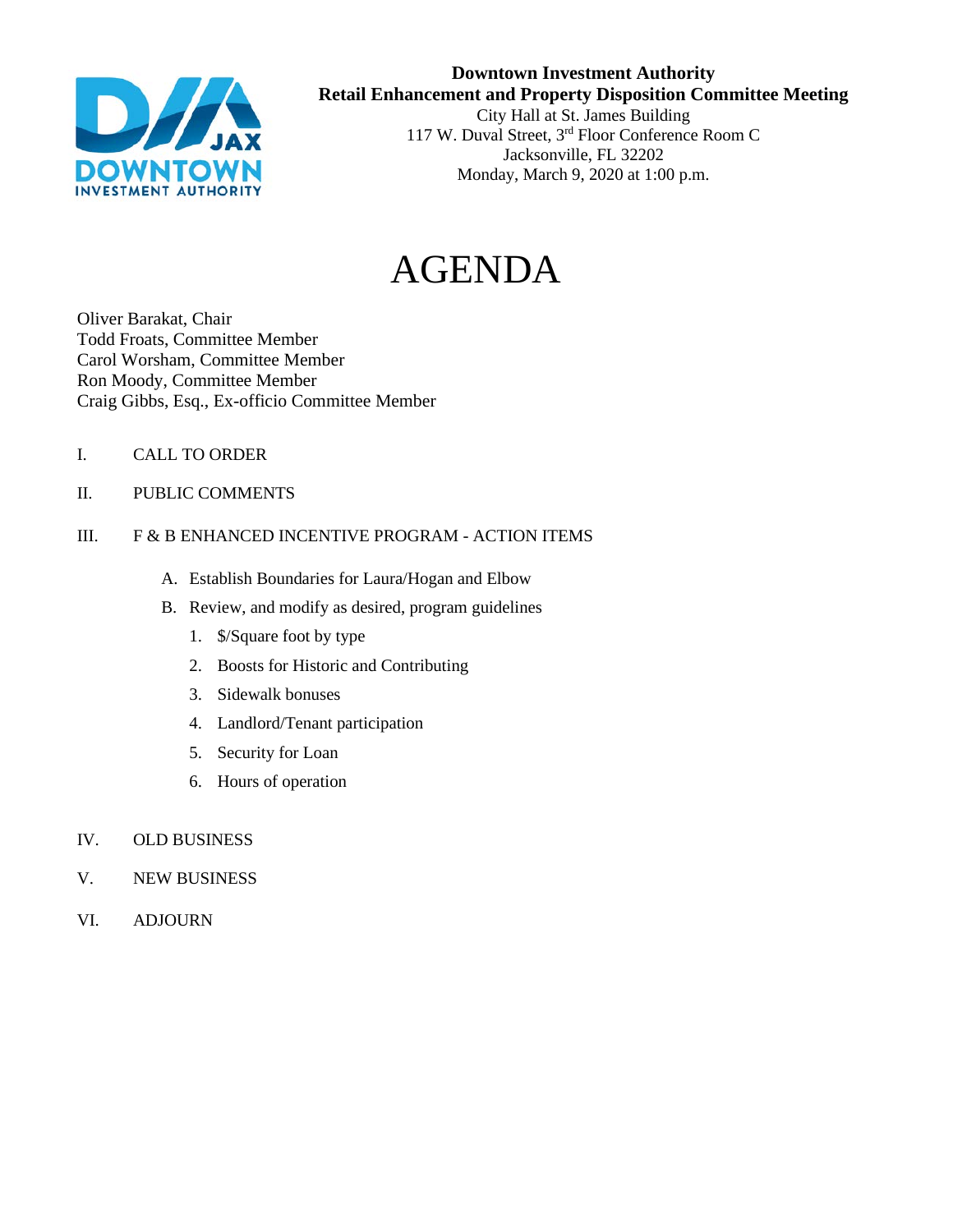

**Downtown Investment Authority Retail Enhancement and Property Disposition Committee City Hall at St. James Building 117 West Duval St., 3rd Floor, Conference Room C.**  *Monday, March 9, 2020 – 1:00 p.m.* 

## *REPD Committee Minutes*

| <b>Board Members Present:</b>     | Oliver Barakat, Committee Chair, Carol Worsham, Jim<br>Citrano, and Todd Froats,                                                            |
|-----------------------------------|---------------------------------------------------------------------------------------------------------------------------------------------|
| <b>Board Members Absent:</b>      | Ron Moody and Craig Gibbs, Esq. Ex-officio Committee<br>Member                                                                              |
| <b>DIA Staff Present:</b>         | Lori Boyer, CEO, Steve Kelley, Guy Parola, Lori Radcliffe-<br>Meyers, Ina Mezini, Sondra Fetner, Jackie Mott, and Karen<br>Underwood-Eiland |
| <b>Office of General Counsel:</b> | John Sawyer                                                                                                                                 |
| <b>Office of the Mayor:</b>       | <b>None</b>                                                                                                                                 |
| <b>Council Member:</b>            | None                                                                                                                                        |
| <b>Next meeting:</b>              | TBD                                                                                                                                         |

## **I. Call to Order – Committee Chairman Barakat**

A quorum was confirmed, and Committee Chairman Barakat called the Retail Enhancement and Disposition Committee meeting to order at approximately 1:00 p.m.

Chairman Barakat introduced the DIA newest Board Member Citrano. Everyone identified themselves and their roles.

Committee Chairman Barakat reported that the purpose of this meeting is to discuss proposed alterations of the REP&D program enhancements and to bring recommendations to the Board.

CEO Boyer reported that Ina Mezini, Marketing Communications Coordinator created employee and resident surveys.

## **Public Comments**

 **None**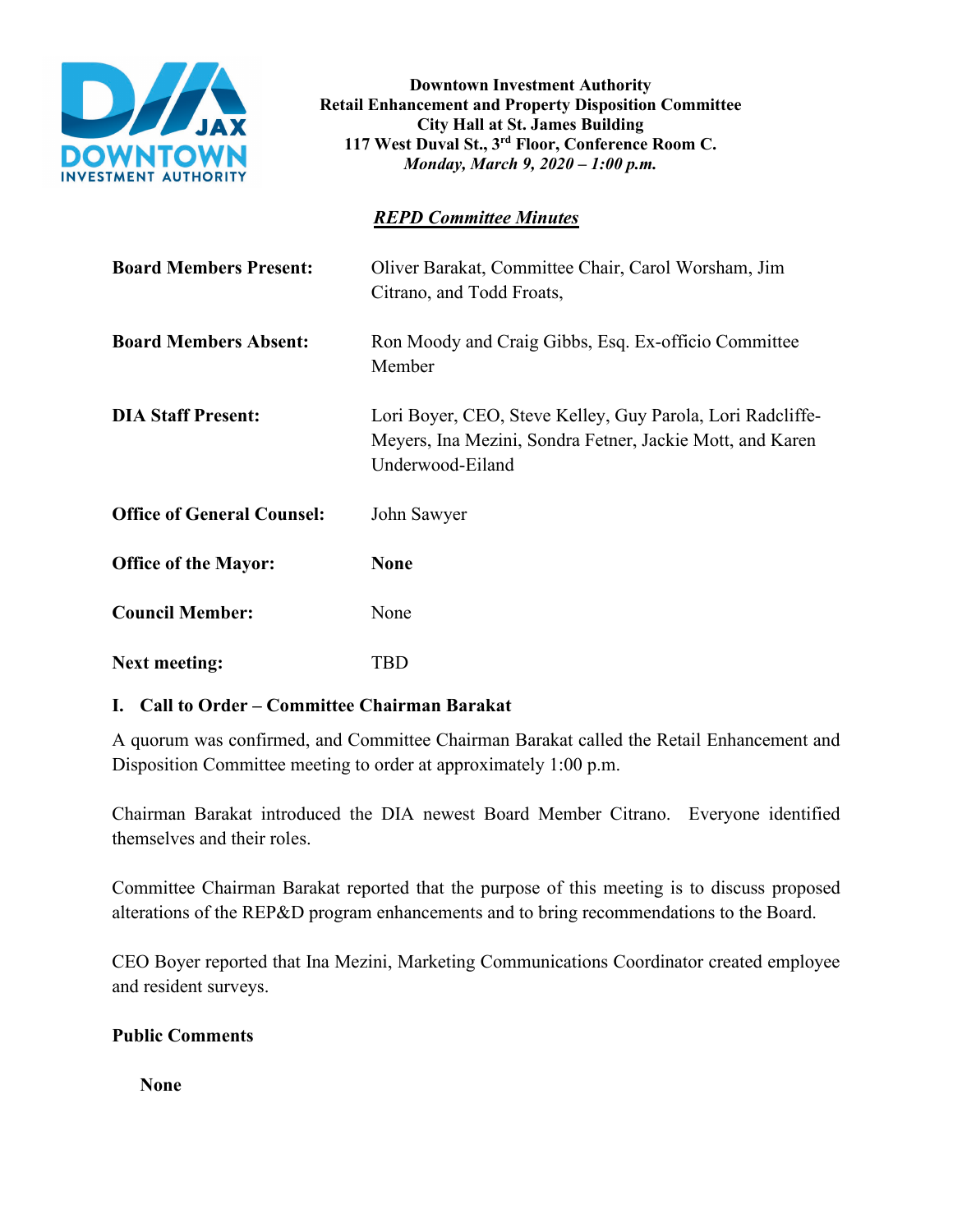## **A. Establish Boundaries for FAB-REP Grant Corridors.**

Mr. Kelley presented three (3) maps, establishing the boundaries for Laura/Hogan and one map for the Elbow corridors.

Chairman Barakat recommended the committee to vote on each map and go to the next districts being presented for consideration.

CEO Boyer noted that everything within the normal retail enhancement boundaries is still eligible for retail enhancement.

## **A MOTION WAS MADE BY BOARD MEMBER WORSHAM AND SECONDED BY BOARD MEMBER FROATS APPROVING THE MAP BOUNDARIES AS PRESENTED.**

## **THE MOTION PASSED UNANIMOUSLY 3-0-0.**

## **B. Review, and modify as desired, program guidelines**

Mr. Kelley presented Downtown JAX REP Targeted Retail Activation Food and beverage Establishment, and Analysis of potential usage in currently available space. A handout was provided with options for the type establishment.

Lori Radcliffe-Meyers and Ina Mezini identified 15 properties to fit the available parameters.

Committee Member Froats stated that it would make sense to include the First Baptist Church property area. He desired to see some density in that area and was in favor of the larger map given the area's activity. Committee Member Worsham agreed.

# **A MOTION WAS MADE BY BOARD MEMBER FROATS AND SECONDED BY BOARD MEMBER WORSHAM APPROVING (OPTION A) ANALYSIS OF POTENTIAL USAGE IN CURRENTLY AVAILABLE SPACE.**

## **THE MOTION PASSED UNANIMOUSLY 3-0-0.**

Steve Kelley presented the Retail Enhancement Program Targeted Retail Activation: Food and Beverage Establishments Grant Program Guidelines for the board to consider.

Mr. Kelley discussed the Qualifying Establishments, Improvement Incentives amounts, Historic Preservation/Adaptive Reuse Boost, and sidewalk enhancement grant.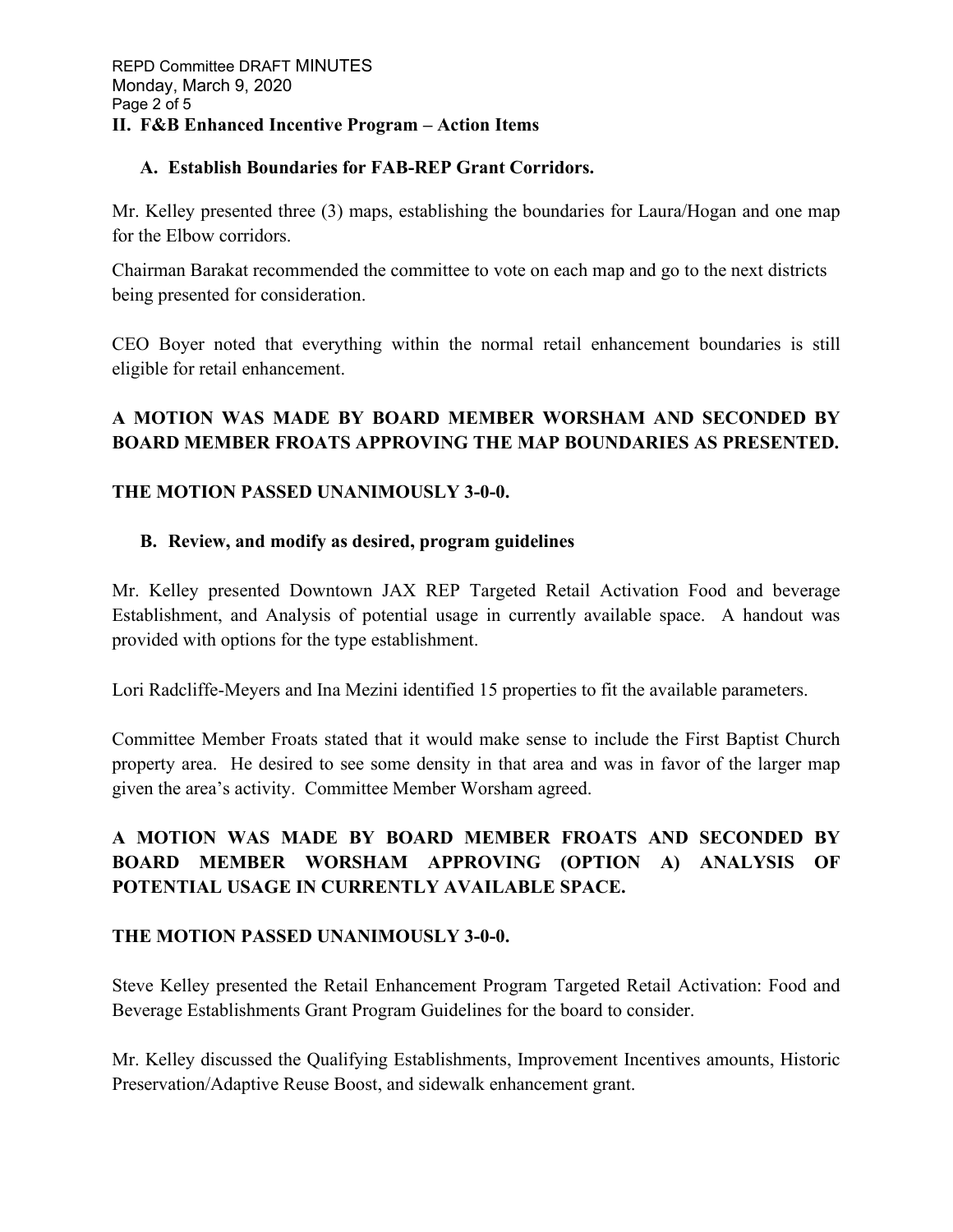REPD Committee DRAFT MINUTES Monday, March 9, 2020 Page 3 of 5 CEO Boyer recommended the committee to vote independently on the below.

- **1. \$/Square foot by type**
- **2. Boosts for Historic and Contributing**
- **3. Sidewalk bonuses**
- **4. Landlord/Tenant participation**
- **5. Security for Loan**
- **6. Hours of operation**

Committee Member Froats requested hearing the results of the survey before recommendations.

Mr. Kelley provided a presentation of the FAB-REP Resident Survey and FAB-REP Employee Survey.

Mr. Kelley reported the process would follow the same as the current retail enhancement program, where staff will review the application and make recommendations.

# **A MOTION WAS MADE BY BOARD MEMBER WORSHAM AND SECONDED BY BOARD MEMBER FROATS APPROVING THE THREE (3) GENERAL TYPES OF QUALIFYING ESTABLISHMENTS AND THEIR RESPECTIVE FUNDING LEVELS.**

**THE MOTION PASSED UNANIMOUSLY 3-0-0.** 

**A MOTION WAS MADE BY BOARD MEMBER FROATS AND SECONDED BY BOARD MEMBER WORSHAM TO APPROVE THE IMPROVEMENT INCENTIVE AMOUNTS.**

**THE MOTION PASSED UNANIMOUSLY 3-0-0.** 

**A MOTION WAS MADE BY BOARD MEMBER WORSHAM AND SECONDED BY BOARD MEMBER FROATS TO APPROVE THE BONUS POINTS UNDER THE HISTORIC PRESERVATION/ADAPTIVE REUSE BOOST.** 

## **THE MOTION PASSED UNANIMOUSLY 3-0-0.**

Dimitri Demopoulos provided considerations for sidewalk improvements on outdoor dining.